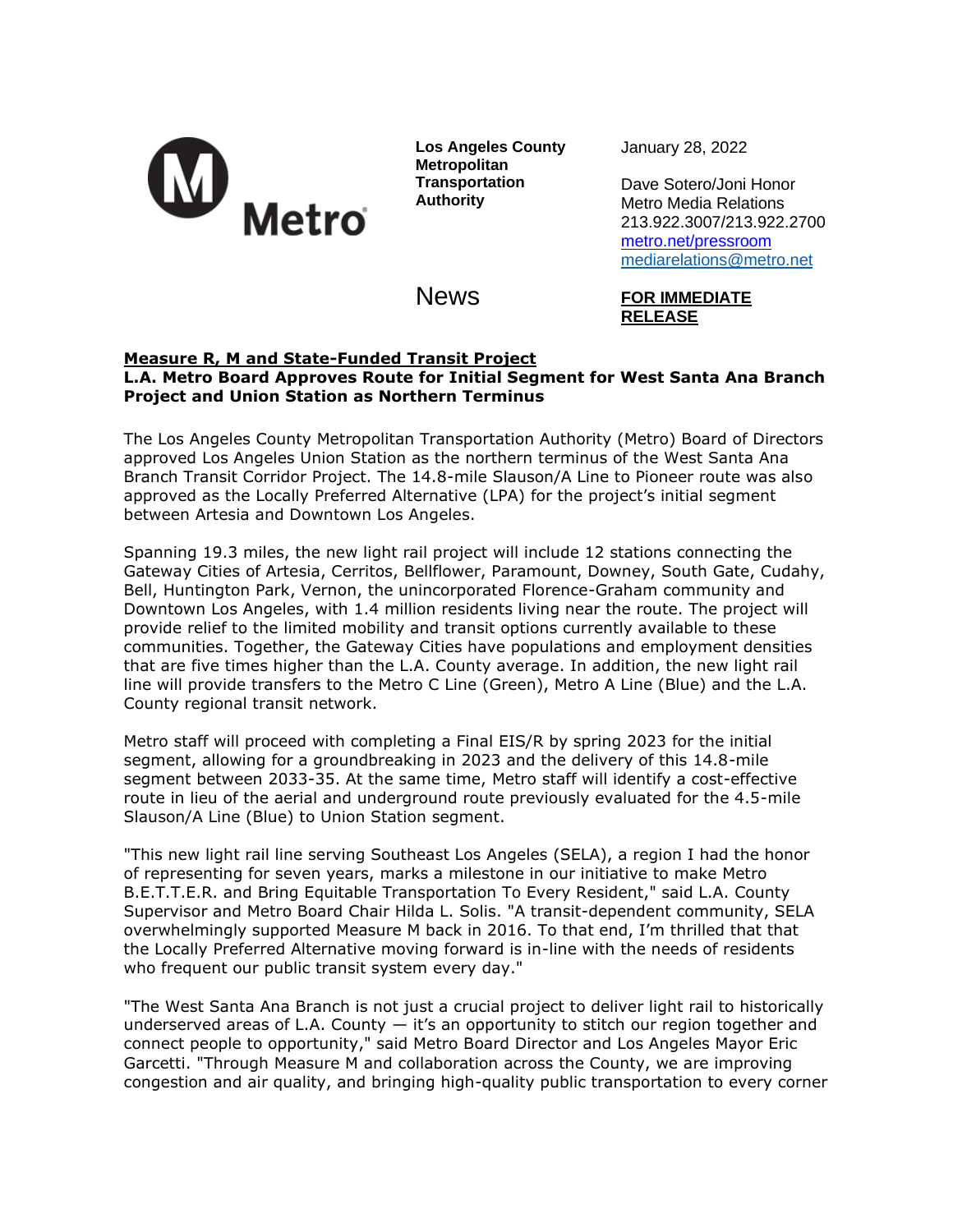of our region."

The project is estimated to reduce end-to-end transit travel time to 40 minutes in the corridor. The project is funded by Measure R and M voter-approved transportation sales taxes as well \$300 million in state funding. With today's Board actions, Metro can also aggressively pursue more federal funding for the project.

"My constituents, from Southeast L.A. to the Gateway Cities, have been waiting for this project for a long time, and this week's Board vote is a significant step to getting construction underway on the first segment," said L.A. County Supervisor and Metro Board Member Janice Hahn. "I also think it is important that we committed to building the entire project, from Artesia to Union Station, and a single-seat ride that will give residents of Southeast L.A. County access to tens of thousands of jobs."

"Today's decisive action to adopt a Locally Preferred Alternative for the West Santa Ana Branch Project represents a transformative investment for Southeast Los Angeles communities," said L.A. County Supervisor and Metro Board Member Holly J. Mitchell. "Since joining the Board in 2020, I have fought to ensure equity is at the center of decision-making and this project represents a renewed commitment to inclusive, thoughtful mobility and economic benefits in Southeast Los Angeles. I am grateful to CEO Stephanie Wiggins for her leadership on this project and am encouraged to know that a completed project will connect all of Southeast L.A. to everything Los Angeles has to offer."

"Today, we are bringing high-quality public transit to the communities of Southeast LA," said Whittier Councilmember and Metro Board Member Fernando Dutra. "The West Santa Ana Branch project can serve as a national infrastructure model for the entire United States – one that prioritizes funding in equity-focused communities."

The Board also approved Metro's recommendation to build a maintenance and storage facility for its light rail vehicles in Bellflower. The approved site has the fewest community and economic impacts of the options that Metro studied.

"The action taken by our Board really represents a renewed commitment on the importance this project brings to address equity, regional mobility, environmental and economic benefits for all the Gateway Cities," said Metro CEO Stephanie N. Wiggins. "The project will greatly improve access to opportunities and improve transit service to lowincome riders and communities of color who have suffered for too long with higher than average rates of morbidity and mortality due to their exposure to air pollution and a lack of transit alternatives."

For more project information, please visit [https://www.metro.net/projects/west-santa](https://www.metro.net/projects/west-santa-ana/)[ana/.](https://www.metro.net/projects/west-santa-ana/)